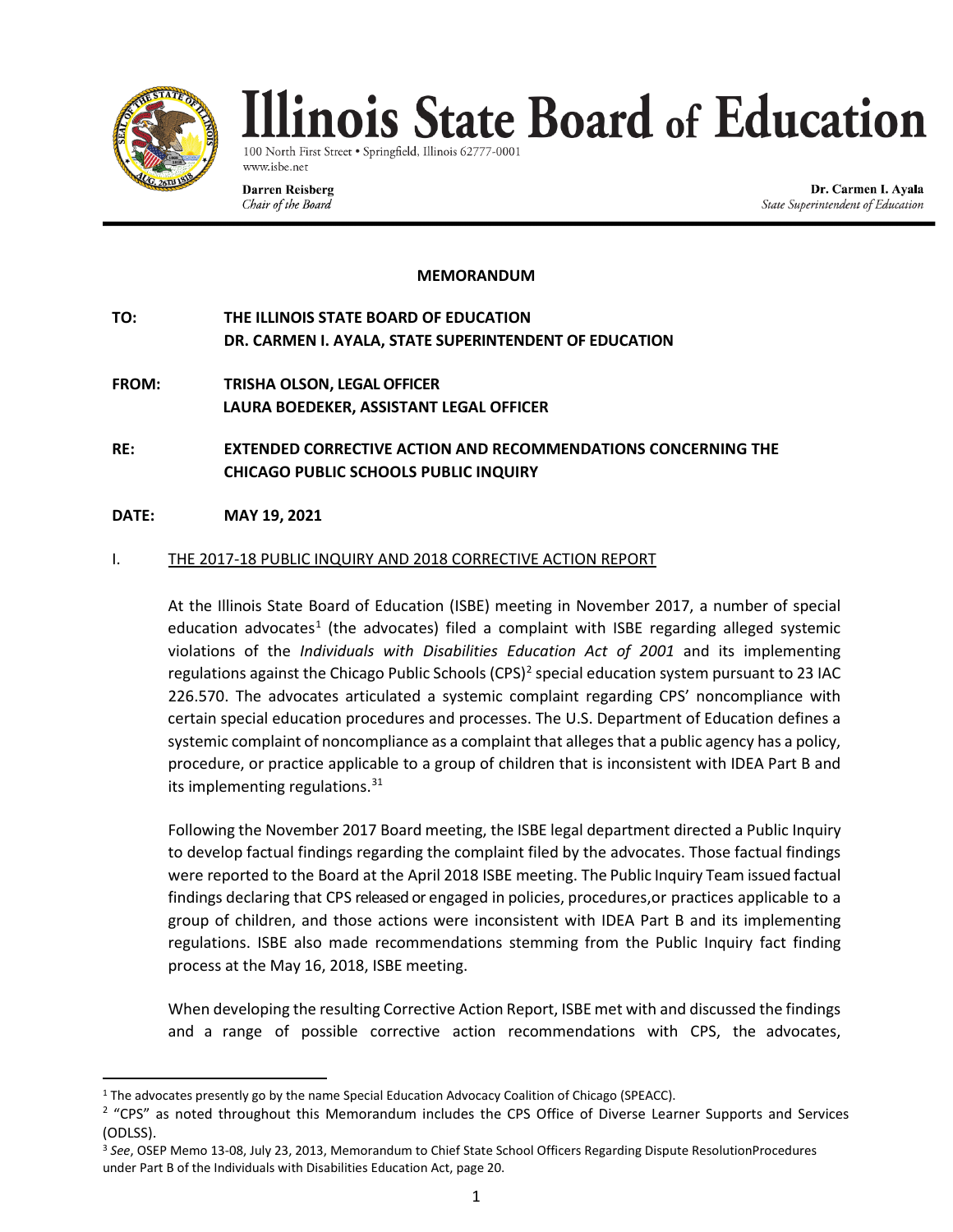

100 North First Street · Springfield, Illinois 62777-0001 www.isbe.net

**Darren Reisberg** Chair of the Board

Dr. Carmen I. Ayala State Superintendent of Education

representatives from the Chicago Teachers' Union (CTU), the Assistant Secretary for the U.S. Department of Education's Office of Special Educations and Rehabilitative Services (OSERS), our State contact for the U.S. Department of Education's Office of Special Education Programs (OSEP), and our counterparts at other State Educational Agencies that developed corrective action plans for large urban school districts. Based on the totality of information, ISBE developed a series of recommendations and corrective actions in a Corrective Action Report (Corrective Action), dated May 16, 2018.

While the Corrective Action identifies specific items of reform and oversight, it also provided ISBE with the flexibility to provide additional training, programmatic support, guidance, or other technical assistanceto ensure that CPS makes necessary reforms and to ensure that students, parents/guardians, and families have the resources they need to access and receive appropriate services and supports.

### II. CORRECTIVE ACTION TIMELINE

The Corrective Action and the related appointment of the ISBE Monitoring Team to oversee its recommendations anticipated that "the placement of the monitor at CPS will be evaluated after three school years, at which time ISBE will determine the necessity of the monitor going forward." Currently, ISBE's CPS Monitoring Team includes an Assistant General Counsel, who is housed within the Legal Department and a Principal Consultant in the Special Education Department.

The first year of monitoring activities were reported in [the 2019 Monitor Annual Report](https://www.isbe.net/Documents/Monitor-Annual-Report-20190918.pdf) and the second year of monitoring activities were reported in [the 2020 Monitor Annual Report.](https://www.isbe.net/Documents/2020-ISBE-Monitoring-Report.pdf) It is important to note that the work needed to enact necessary reforms has been frustrated due to certain major developments. First, in the fall/winter of 2019, the parties agreed that CPS would provide a Universal Enrichment Remedy (UER) to students who were agreed to have been impacted by the actions described in the Inquiry findings. Although a major development towards ensuring students receive appropriate services and support, the negotiation and development of the UER was not contemplated by the original Corrective Action. Further, [a CPS strike](https://www.cps.edu/press-releases/cps-proposes-amended-school-calendar-and-budget-for-2019-20-school-year/) in 2019 and the emergence of COVID-19 in 2020 both had a tremendous impact on the timeline of Corrective Action and on overall Monitoring achievements. Based upon the whole of factors emerging over the past three years, there remains additional corrective action work, including monitoring projects developed in collaboration with the advocates, CPS and stakeholders. A fourth year of monitoring is needed to ensure that the provisions of corrective action and recommendations adopted by the State Board of Education are fully met.

This memorandum expands the monitoring role to cover one additional full school year (2021-22), updates the original Corrective Action Report, and revises the recommendations to accurately reflect remaining corrective action work, as well as current monitoring projects developed in collaboration with the advocates, CPS, and other stakeholders.

The Monitoring Team will continue to consult with ISBE's State of Illinois Contact of the U.S.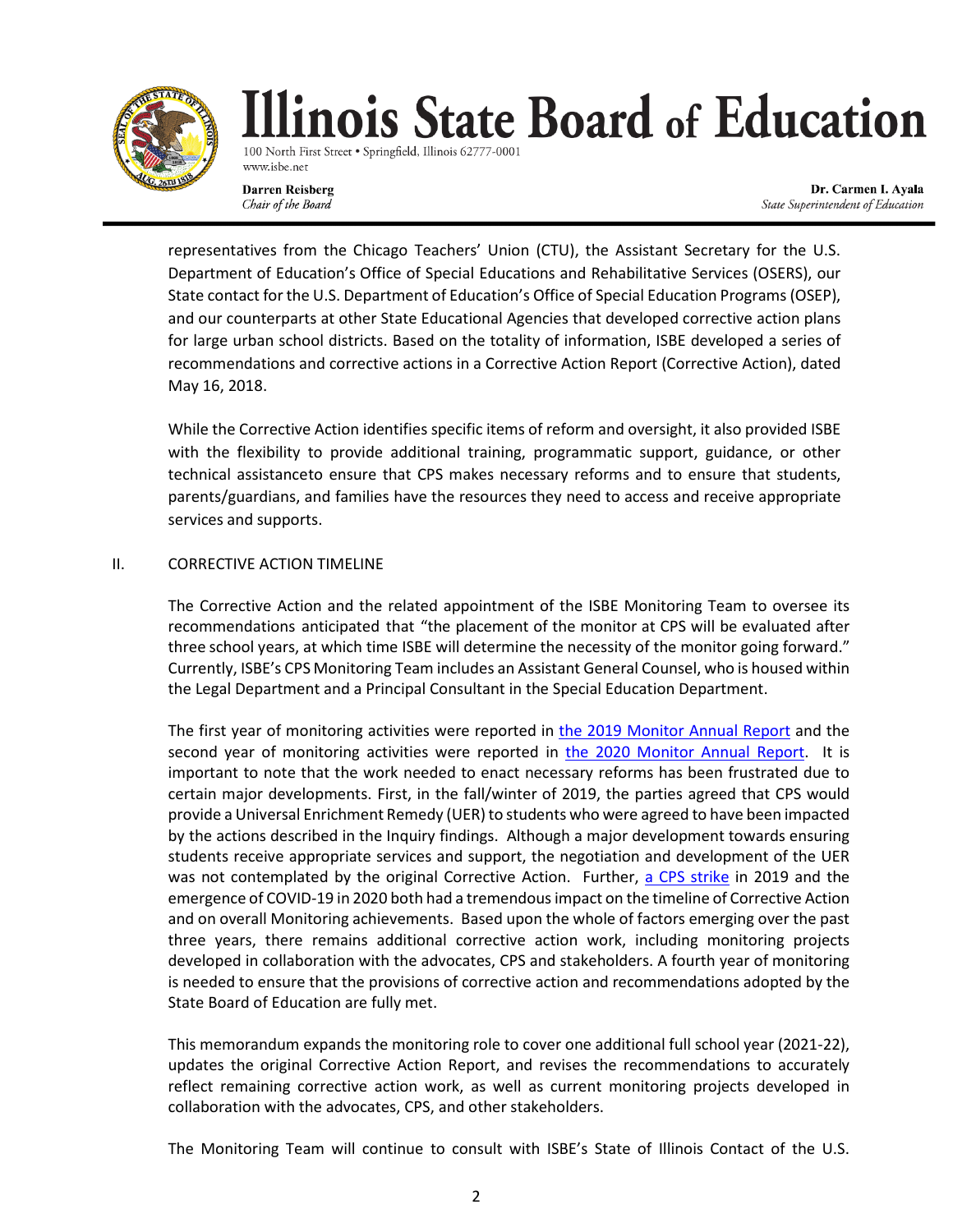

100 North First Street . Springfield, Illinois 62777-000 www.isbe.net

**Darren Reisberg** Chair of the Board

Dr. Carmen I. Ayala State Superintendent of Education

Department of Education's Office of Special Education Programs (OSEP) regarding the Monitoring Team's activities and vision on a monthly basis.

# III. REVISED CORRECTIVE ACTION AND RECOMMENDATIONS

# **A. ISBE Appointed Monitoring Team**

ISBE Requirements: The Monitoring Team will continue to implement the provisions of corrective action and recommendations adopted by ISBE. The Monitoring Team will continue to serve as a liaison for special education between ISBE, CPS, the advocates and other stakeholders, as well as coordinate ISBE staff to support the compliance and technical assistance activities within CPS. The Monitoring Team and the ISBE Special Education Department will continue to have the authority to provide technical assistance or additional corrective action if CPS does not fully implement this plan and take other affirmative actions to abide by the policies, procedures and practices that are consistent with IDEA Part B and Illinois Regulations regarding special education.

# Essential Corrective Actions:

- 1. CPS will fully cooperate with the Monitoring Team, providing ISBE with timely notice of special education meetings where discussions occur regarding potential changes in policy or procedures. CPS will provide requested data within a timeframe identified by the Monitoring team and will provide any other information related to the implementation of this corrective action or Federal and State law governing special education.
- 2. The ISBE Monitoring Team will continue to have access to the SSM and ASPEN systems in order to independently monitor individualized education programs (IEPs), IEP meetings, and SSCA meetings and related documentation.
- 3. CPS will comply with all laws and regulations concerning any changes to policies and procedures, or adoption of new policies and procedures, regarding special education, including any changes to its ODLSS Procedural Manual; CPS will also seek approval from the Monitoring Team prior to making any such changes or adoptions.
- 4. CPS will continue to submit all training materials related to special education to the Monitoring Team for review and edits prior to finalizing the training materials. CPS will provide the Monitoring Team with dates for all trainings related to special education and invite the Monitoring Team to attend and/or participate in the trainings.
- 5. CPS will continue to invite the Monitoring Team to allmeetings ofthe group currently called the ODLSS Family Advisory Board (FAB) and formerly known as the Parent Advisory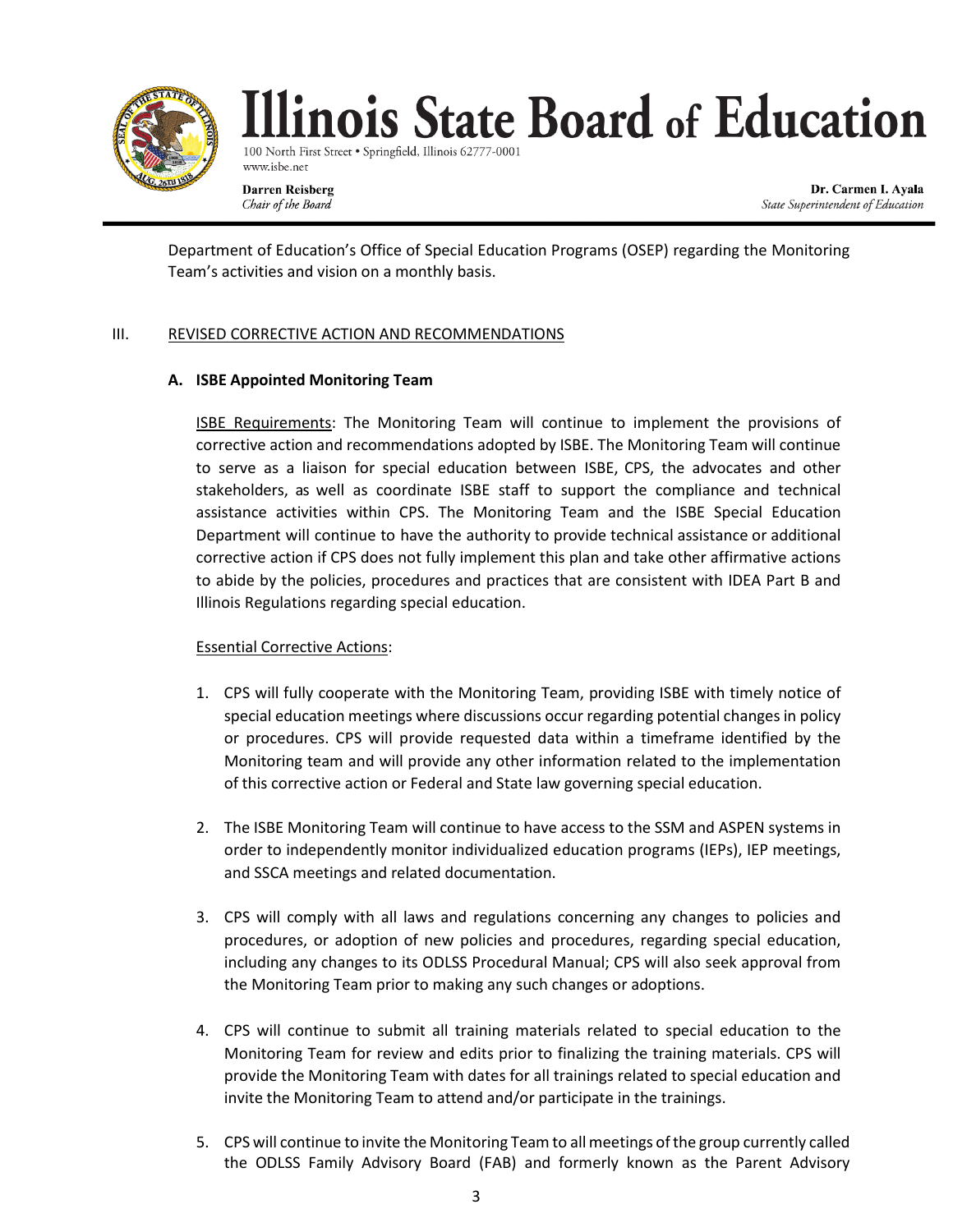

100 North First Street · Springfield, Illinois 62777-000 www.isbe.net

**Darren Reisberg** Chair of the Board

Dr. Carmen I. Ayala State Superintendent of Education

Committee/Council; CPS will also invite the Monitoring Team to all ODLSS FAB debrief meetings.

- 6. The Monitoring Team will continue to facilitate and host all meetings with the advocate representatives and other stakeholders.
- 7. CPS staff and parents/guardians may raise concerns or file complaints regarding CPS special education with the Monitoring Team. Concerns and complaints may be reported via the Monitoring Team's dedicated email address: [isbemonitor@isbe.net](mailto:isbemonitor@isbe.net) email. The Monitoring Team will endeavor to ensure that staff and parents/guardians who report concerns do not suffer retaliation for filing a concern or complaint.
- 8. The Monitoring Team will continue to publish reports on the ISBE website on an annual basis. The reports shall review the status of the Corrective Action, summarize activities undertaken in the previous school year, and set forth activities planned for the upcoming school year. The reports will be published as long as the ISBE Monitoring Team is in place.

# **B. IEP Meetings**

ISBE Requirements: ISBE expects that the members of an IEP team required to make a decision regarding a student's educational programming will be present at every IEP meeting, unless parents agree otherwise and sign an excusal for a participant's attendance. IEP teammembers include at least one special education teacher, one generaleducation teacher who is familiar with the student, a local school district representative, related service providers relevant to the student'sIEP, and a person with the authority to bind the school district to certain services (the Local Education Agency's district representative). If the ODLSS District Representative or school Principal is the LEA representative, they must be in attendance at the IEP meeting or designate another appropriate team member to serve in that role.

# Essential Corrective Actions:

- 1. CPS will provide reports to the Monitoring Team on a monthly basis, and upon request of the Monitoring Team, identifying any IEP meetings that were continued and a reason for the continuance. ODLSS and/or the ODLSS District Representatives will run these reports in SSM every month to determine if schools are properly reconvening commenced and continued meetings in the requisite time periods identified by CPS in 2018 (*e.g*. to collect data for paraprofessional assistance or extended school year (ESY) eligibility or to have a District Representative present when recommending a therapeutic day school placement and school assignment).
- 2. A member of Monitoring Team or other ISBE Staff is permitted to attend IEP meetings throughout the Corrective Action. ISBE will determine which meetings ISBE Staff will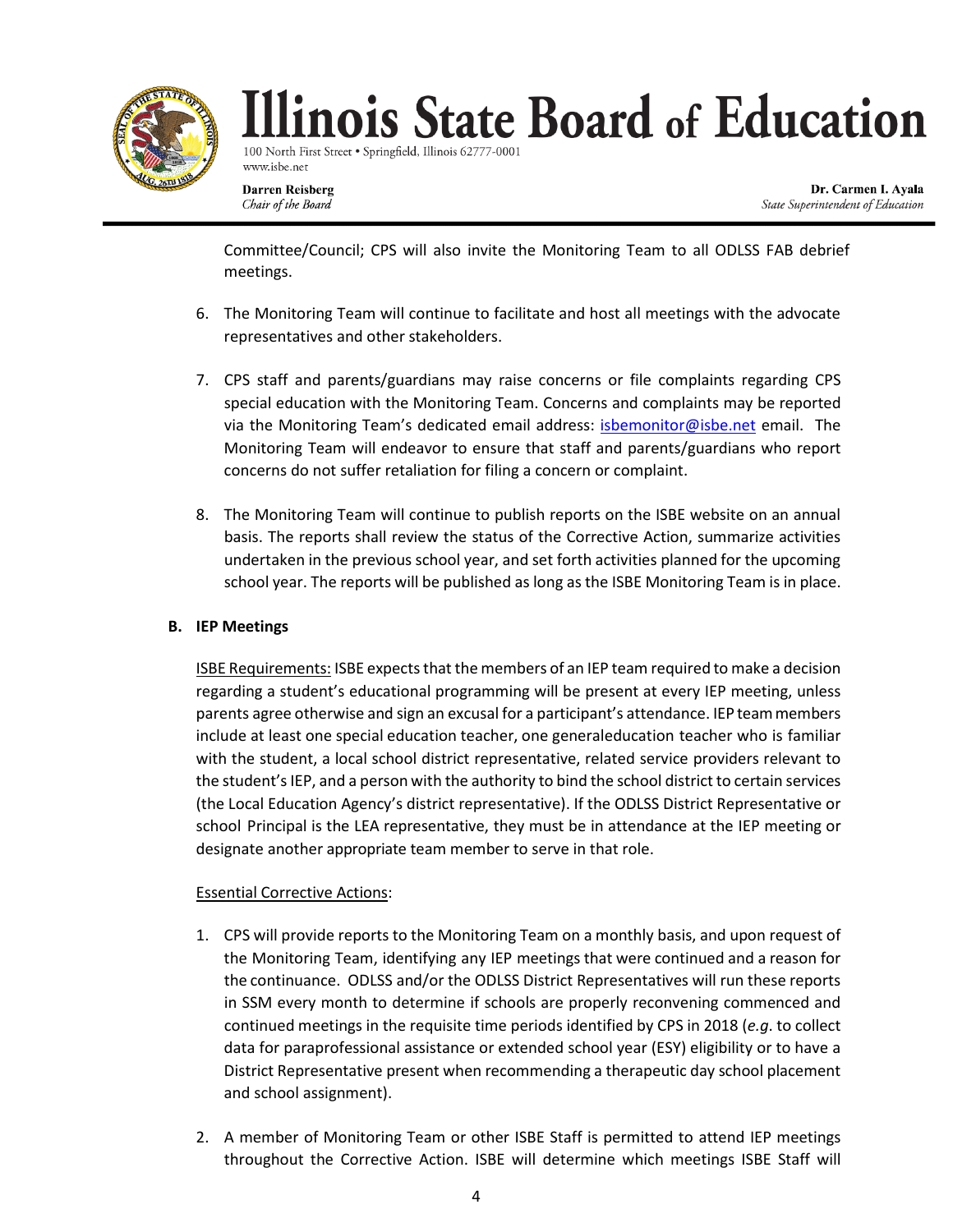

100 North First Street · Springfield, Illinois 62777-000 www.isbe.net

**Darren Reisberg** Chair of the Board

Dr. Carmen I. Ayala State Superintendent of Education

attend, or, when available, a member of the Monitoring Team will attend a meeting when a parent/guardian, advocate, or CPS staff member requests their attendance. If applicable, ISBE will provide feedback to the IEP team and/or the District Representative following the meeting.

3. CPS will use ISBE IEP Meeting Facilitators throughout the school year at specific schools or meetings identified by the Monitoring Team.

# **C. Electronic IEP System Use**

ISBE Requirements: CPS will continue to allow IEP teams full access to the SSM electronic IEP systemduring an IEP meeting in order to enter decisions and information discussed by the IEP team.

### Essential Corrective Actions:

- 1. CPS will use the IEP Notes section to capture and describe conversations and other important details of the IEP meeting that are not, or cannot be, included in other IEP sections. The IEP Notes section are always a part of the IEP document and must be provided to the parents with the IEP and all IEP related documentation following the IEP meeting.
- 2. CPS will allow IEP teams to determine the provision of paraprofessional support, ESY, and transportation at the IEP meeting when supported by appropriate qualitative and quantitative data.
- 3. The Monitoring Team will review IEPs periodically to ensure teams have appropriate access to the electronic IEP system (SSM) and all sections of the IEP document.

# **D. Data Collection**

ISBE Requirements: ISBE continues to expect CPS' IEP teamsto use qualitative and quantitative data to support their decisions. This includes observations of the student, input from all team members, input of the parents, and input from the parents' private providers when applicable.

#### **E. Procedural Manual and Guidance**

#### ISBE Requirements:

1. CPS shall continue to comply with law and seek stakeholder input during any revision process of the ODLSS Procedural Manual.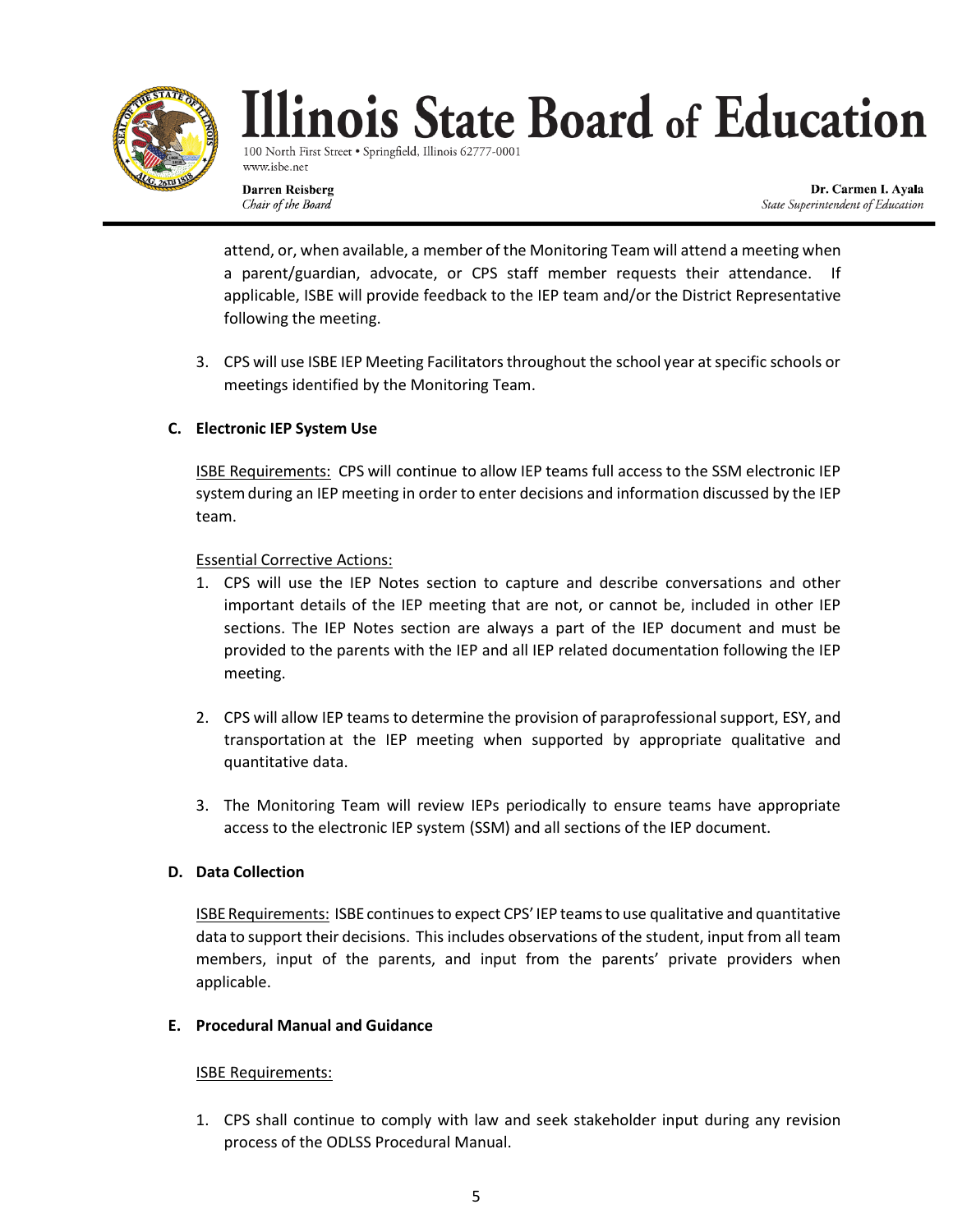

100 North First Street · Springfield, Illinois 62777-000 www.isbe.net

**Darren Reisberg** Chair of the Board

Dr. Carmen I. Ayala State Superintendent of Education

- 2. CPS must provide the Monitoring Team all proposed revisions to the ODLSS Procedural Manual prior to its publication on the CPS website for the required 45-day public comment period per the *Illinois School Code.* The Monitoring Team must review and approve all proposed revisions.
- 3. When the 45-day comment period ends and after edits are finalized per the public comments, the ODLSS Procedural Manual shall be broadly disseminated to CPS staff and parents.

# **F. Budgeting**

ISBE Requirements: ISBE continues to expect that CPS' methods and allocation formulas for determining and funding special education staff is legally compliant, clear and transparent for schools.

# Essential Corrective Actions:

- 1. CPS will provide ISBE with the allocation/staffing formula used for each school year.
- 2. CPS will establish clear position request and appeals processes that will include the following:
	- a. Specific documentation required from schools.
	- b. Timelines of an expected response to schools regarding new position requests and appeals.
- 3. CPS will continue to provide the Monitoring Team access to all documented staffing requests and appeals (*i.e.* Google Sheets) and related materials. CPS will continue to include the relevant Monitoring Team member on all email communication to Principals regarding budgeting decisions and discussions regarding staffing requests and appeals. The relevant Monitoring Team member maintains the authority to override position request and appeals decisions if evidence demonstrates that the decisions would result in the unwarranted denial of services to students.

# **G. Stakeholder Involvement**

ISBE Requirements: ISBE expects that CPS will continue to engage with stakeholder groups at regularly scheduled meetings throughout the school year. CPS will continue to provide communication and documents to these groups to obtain feedback and suggestions for various topics, including certain training materials and communications to CPS parents.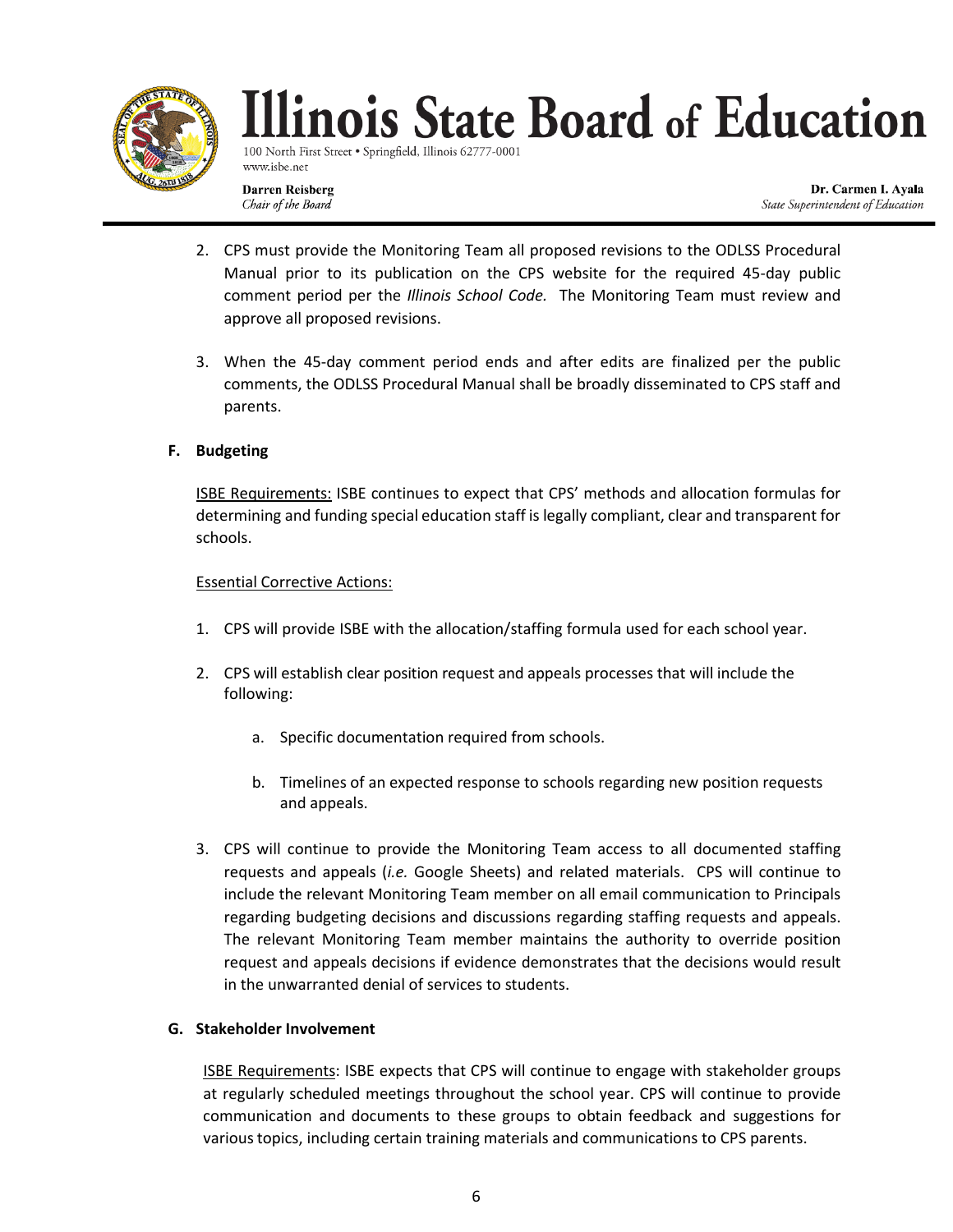

100 North First Street · Springfield, Illinois 62777-0001 www.isbe.net

**Darren Reisberg** Chair of the Board

Dr. Carmen I. Ayala State Superintendent of Education

### Essential Corrective Actions:

- 1. ISBE expects that CPS will continue to host monthly ODLSS FAB meetings, unless otherwise agreed upon by ODLSS and the FAB. The Monitoring Team or other ISBE representative will continue to attend these meetings and the debrief meetings that follow. CPS will continue to provide parents with written agendas, meeting notes, and any relevant documentation before, during, and after the meetings.
- 2. ISBE expects CPS to continue to meet with the Monitoring Team on a weekly basis for regular "check-in" meetings.
- 3. ISBE expects CPS to continue to meet with representatives from the advocate groups and the Chicago Teachers' Union to provide updates and revisions to CPS's electronic IEP system (SSM). The Monitoring Team will be in attendance at these meetings.
- 4. CPS and the ODLSS Parent Involvement Specialists will continue to invite the Monitoring Team to all Parent University training sessions and request participation when desired or needed.

#### **H. Additional Training Plan**

ISBE Requirements: ISBE expects CPS to continue implementation of a robust and transformative plan for training staff regarding federal and State special education laws. CPS will continue to consult with the Monitoring Team to identify areas of need in training and how to best implement optional and mandatory training sessions for CPS staff, including ODLSS staff and school-based personnel. The Monitoring Team will be invited to all training planning sessions.

# **I. Student Specific Corrective Action (SSCA)**

ISBE Requirements: ISBE expects that SSCA will be utilized to identify and provide a remedy for students with disabilities who were negatively impacted by a policy, procedure, or practice applicable to a group of children that was inconsistent with IDEA Part B and its implementing regulations. CPS will provide SSCA to relevant students by providing a Universal Enrichment Remedy (UER) or by convening a SSCA meeting to identify, generally, whether the student was denied/delayed services in line with the findings of the Public Inquiry and whether the student made expected progress during the relevant time.

#### Essential Corrective Actions: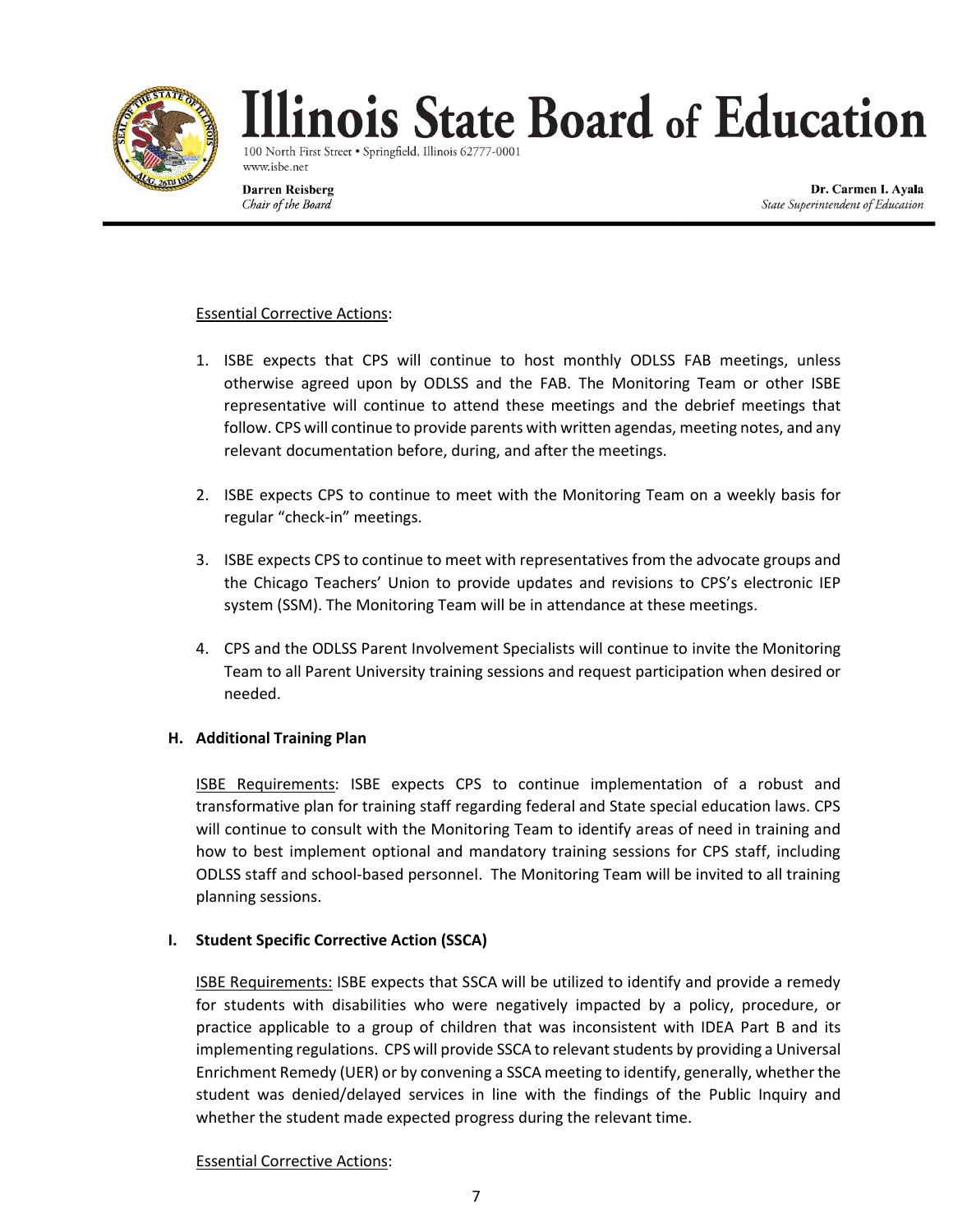

100 North First Street . Springfield, Illinois 62777-000 www.isbe.net

**Darren Reisberg** Chair of the Board

Dr. Carmen I. Ayala State Superintendent of Education

- 1. CPS will share training materials concerning UER and SSCA with the Monitoring Team. CPS will continue to provide ongoing training to ODLSS teams concerning UER and SSCA. The Monitoring Team may attend trainings.
- 2. CPS will continue to provide ongoing SSCA training sessions for parents/guardians and students. The Monitoring Team may attend trainings.
- 3. CPS will continue to notify parents/guardians via U.S. Postal Mail, email and/or telephone concerning ongoing SSCA and UER.
- 4. Where applicable, CPS will continue to provide a menu of appropriate options for inperson, remote and virtual remedies to parents/guardians for an impacted student. CPS will offer a variety of service providers to parents/guardians. CPS will permit parents/guardians to submit the name of additional providers that may be approved to provide services through the CPS Vendor Application process. CPS will also permit parents/guardians to receive reimbursement by submitting documentation of expenses incurred and payments made in connection to services provided to students during the 2016-17 and/or 2017-18 school years. On a monthly basis, if applicable, CPS will send to the Monitoring Team any denial of parents/guardians' provider or reimbursement and the detailed rationale for the denial.
- 5. CPS will continue to provide a parent/guardian the opportunity to request a SSCA meeting in the event the parent/guardian is not in agreement with the UER offered or if the student was not identified to receive an automatic SSCA meeting.
- 6. For all SSCA meetings, the CPS team will review qualitative and quantitative data to determine whether a delay/denial occurred and whether a student made expected progress. CPS will consider relevant data provided from the parents/guardians, contained in its data systems – including but not limited to ASPEN and SSM, included in the student's school record, or gathered from the student's school.
- 7. The Monitoring Team may attend UER Calls and SSCA Meetings to provide support, guidance and oversight of the meeting processes and best practices.
- 8. The Monitoring Team may review UER Call and SSCA Meeting documentation to gather data, provide feedback, and develop further training when necessary. Upon review, the Monitoring Team may refer cases back to CPS for reconsideration or correction.
- 9. CPS will provide weekly information to the Monitoring Team concerning: